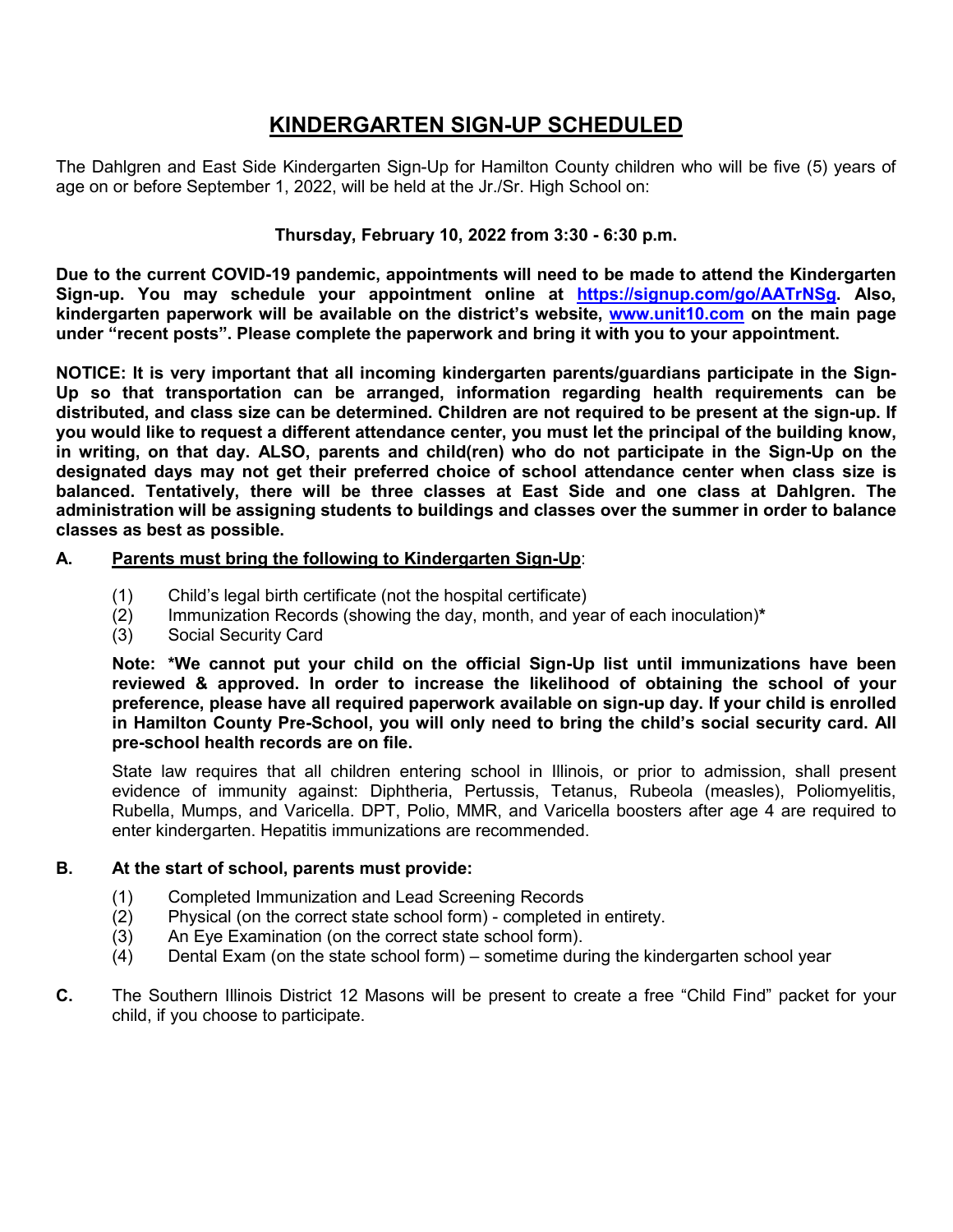

The Dahlgren and East Side Kindergarten Sign-Up for Hamilton County children who will be five (5) years of age on or before September 1, 2022, will be held at the Ir/Sr High School on February 10, 2022, from 3:30 pm - 6:30 pm.

Due to the current COVID-19 pandemic, appointments will need to be

made. Please sign up online at www.unitl0.com.

## CONGRATULATIONS ON TAKING THE FIRST STEP IN ENROLLING YOUR CHILD IN **KINDERGARTEN!**

Before arriving at your appointment please complete the following paperwork:

- New Student Registration Form
- To Be Filled Out by Single, Divorced Parents (If this applies to you)
- Home Language Survey
- ISBE U.S. Department of Education Race and Ethnicity Data **Standards DATA COLLECTION FORM**

Keep the Letter to Parent(s)/Guardian(s) Regarding Student Use of the District's Electronic Networks for your reference.

- Authorization for Electronic Network Access Form
- Bus Transportation
- Annual Health Information Form

Keep the Health Requirments Letter and Important informational page for your reference.

Bring your complete paperwork and health records with you to your appointment. Your student(s) do not need to attend. If you have any questions please don't hesitate to contact Health Services at (618) 643-2328 ext. 2109, 2120, or 6112.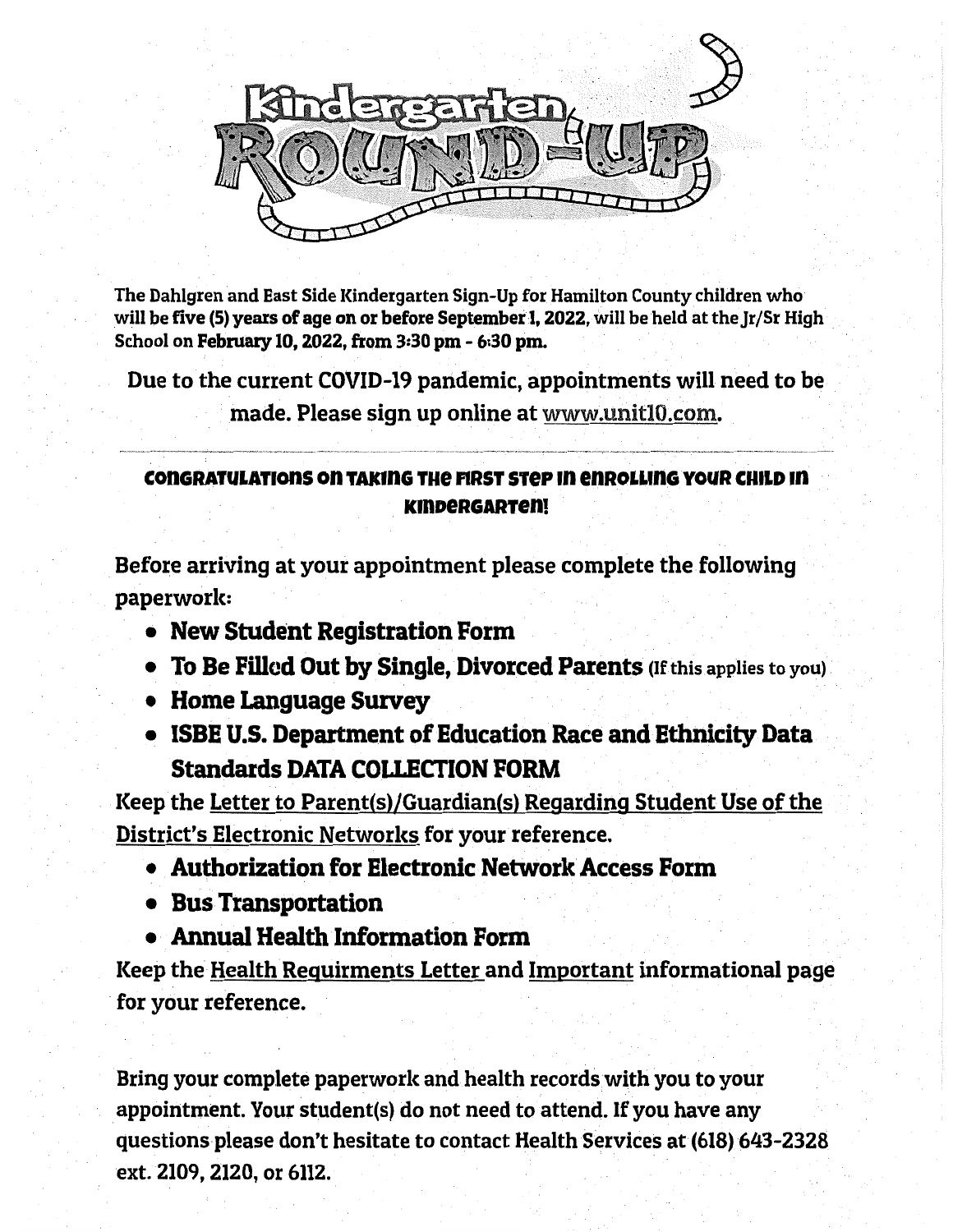#### **HAMILTON COUNTY UNIT 10** NEW STUDENT REGISTRATION FORM

 $\epsilon$ 

 $\mathcal{L}$ 

| <b>Student Information</b>                                                                             |                                                                                                                      |   |                 |   |      |                 |
|--------------------------------------------------------------------------------------------------------|----------------------------------------------------------------------------------------------------------------------|---|-----------------|---|------|-----------------|
| Student's Full Name                                                                                    | First                                                                                                                |   | Middle          |   | Last |                 |
| Student's Address                                                                                      |                                                                                                                      |   |                 |   |      |                 |
| Date of Birth                                                                                          | the company of the company of the company of the company of the company of the company of the company of the company |   | Gender          | M | F    | (Please circle) |
| Place of Birth                                                                                         |                                                                                                                      |   |                 |   |      |                 |
| Grade Level                                                                                            |                                                                                                                      |   |                 |   |      |                 |
| Parent/Guardian Information (if single, divorced or other legal guardian, please see<br>attached form) |                                                                                                                      |   |                 |   |      |                 |
|                                                                                                        |                                                                                                                      |   |                 |   |      |                 |
| Education Decision Maker? Y                                                                            |                                                                                                                      | N | (Please circle) |   |      |                 |
| Address (if different than student)                                                                    |                                                                                                                      |   |                 |   |      |                 |
| Home Phone                                                                                             |                                                                                                                      |   |                 |   |      |                 |
| Place of Employment                                                                                    |                                                                                                                      |   |                 |   |      | Work Phone      |
|                                                                                                        |                                                                                                                      |   |                 |   |      |                 |
| Education Decision Maker? Y                                                                            |                                                                                                                      | N | (Please circle) |   |      |                 |
| Address (if different than student)                                                                    |                                                                                                                      |   |                 |   |      |                 |
| Home Phone                                                                                             |                                                                                                                      |   |                 |   |      | Cell Phone      |
|                                                                                                        |                                                                                                                      |   |                 |   |      |                 |
| <b>School Messenger Information</b>                                                                    |                                                                                                                      |   |                 |   |      |                 |

Please list the phone number that you would like to receive automated messages about important information such as school closings.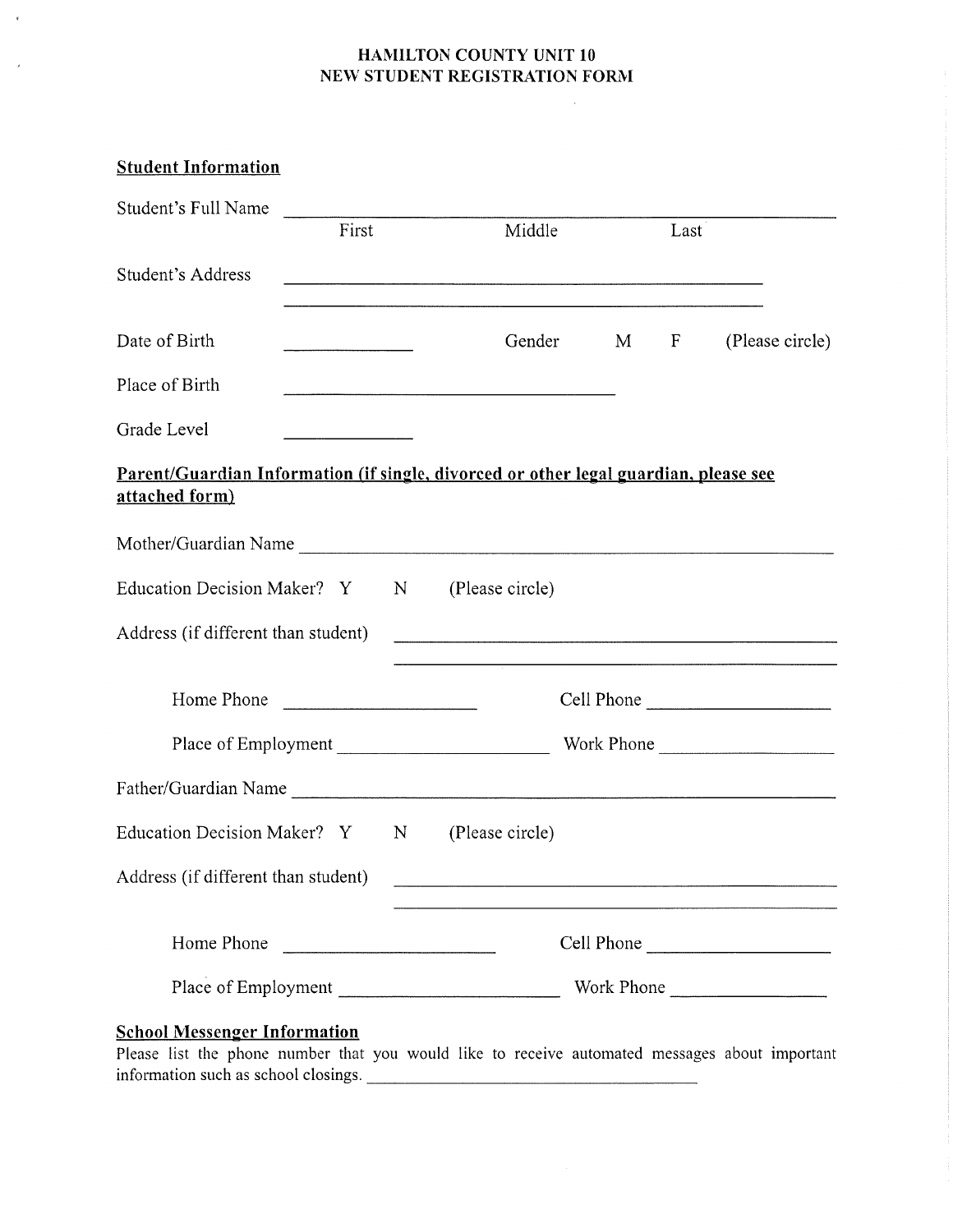# **Emergency Contact Information**

Please list emergency contacts that are additional to a parent/guardian. Parent/guardian will be contacted first unless otherwise noted.

| Emergency Contact | Relationship to student |
|-------------------|-------------------------|
| Cell Phone        | Work/Home Phone         |
| Emergency Contact |                         |
| Cell Phone        | Work/Home Phone         |
|                   |                         |
|                   |                         |
|                   | Work/Home Phone         |
|                   |                         |

List any siblings (name  $\&$  grade) the student has in ours school district.

Signature

Date

 $\hat{\mathbf{v}}$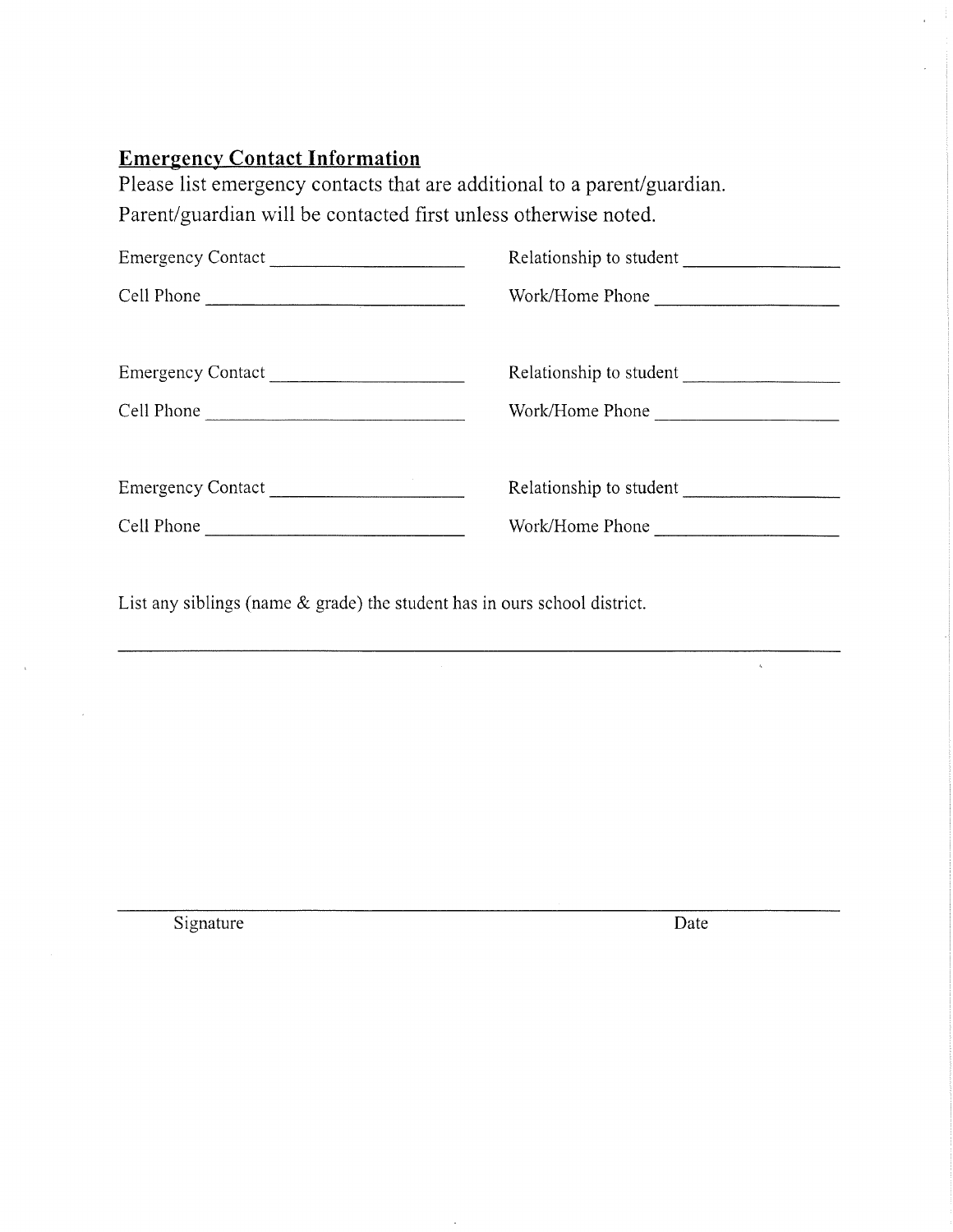#### TO BE FILLED OUT BY SINGLE, DIVORCED PARENTS

Parent Information: The following information is requested to help us better serve our students and their parents, as there are many students who live in joint custody relationships or have non-custodial parents who are actively involved in their student's school progress. Further, we wish to honor all court orders.

Indicate with whom the child lives:

- Parents (both)  $\bullet$
- Mother
- Father
- $\bullet$  . Other legal guardian, please state relationship (Copy of court-ordered guardianship must be attached. A guardian may be appointed for the sole and specific purpose of school registration (SB944))
- a relative, friend(s),  $\bullet$  .
- or other adults $(s)$  an adult that is not the parent or the legal guardian  $\bullet$
- alone with no adults  $\bullet$

If parents are divorced, which parent has primary custody: \_\_\_\_\_\_\_\_\_\_\_\_\_\_\_\_\_\_\_\_\_

\*If a divorce decree exists, please provide the complete divorce decree detailing custody arrangement.

Custodial Parent 2008

Noncustodial Parent

Spouse and the state of the state of the state of the state of the state of the state of the state of the state of the state of the state of the state of the state of the state of the state of the state of the state of the

• Noncustodial parent may be contacted to pick up child in case of illness/accident.

- Noncustodial parent's spouse may be contacted to pick up child in case of illness/accident.
- Send dual mailing to both parents.
- \* There is a court order restricting the following person's contact with the school or this  $\bullet$  . student (original copy of court order must be presented)

If student lives in a joint custody relationship, please provide the student's weekly scheduled days with each parent and any other notes you feel the school should know: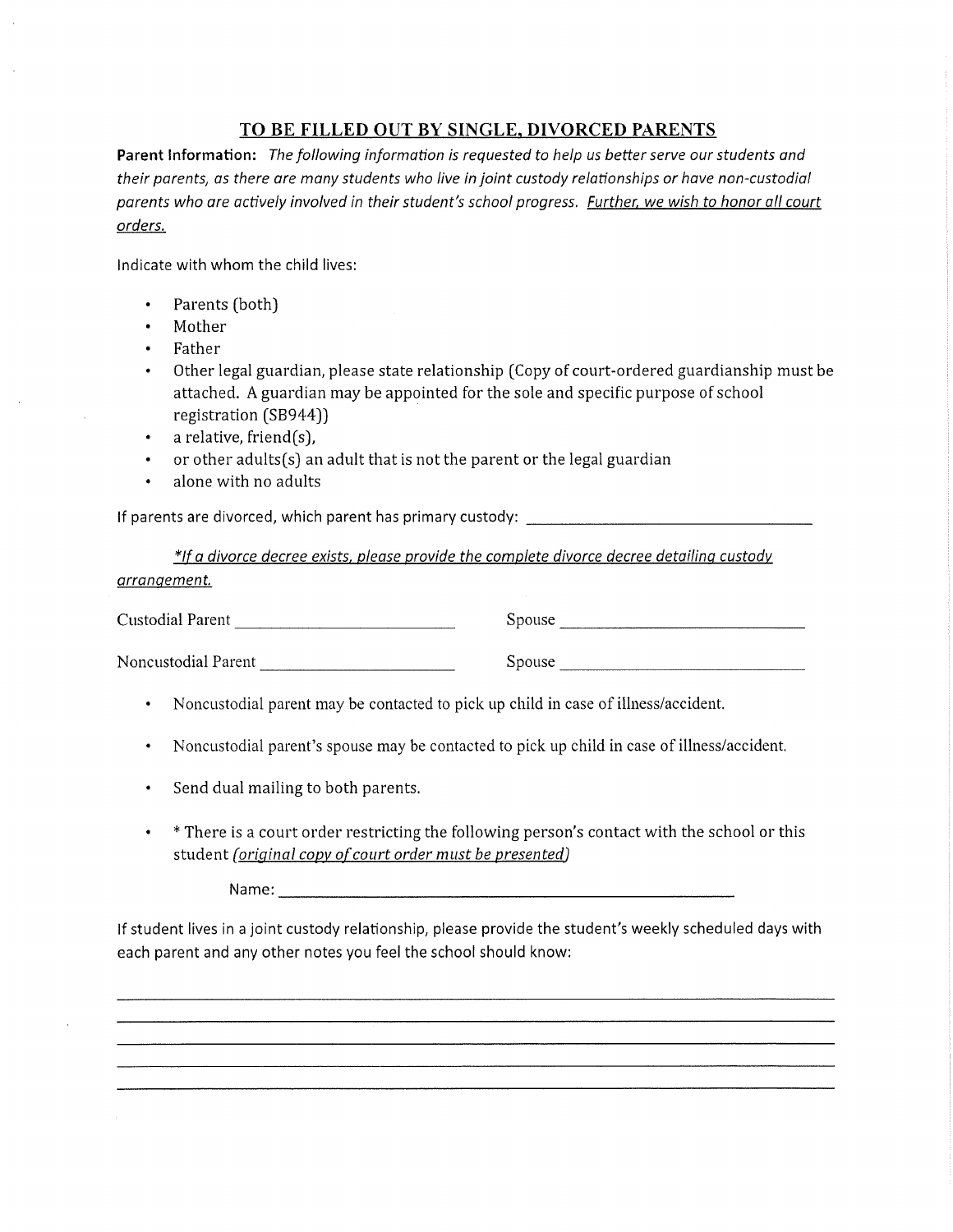# Hamilton County Unit 10 Schools

## Home Language Survey

The State of Illinois requires the district to collect a home Language Survey for every student. This information is used to count the students whose families speak a language other than English at home. It also helps to identify the need for bilingual and English as a Second Language education services in the schools.

Please answer the questions below and return this survey to your child's school.

Student Name:

1. Can anyone in your home carry on a conversation in a language other than English?

| What language? |  |
|----------------|--|
|----------------|--|

N<sub>o</sub>

2. Can your son/daughter carry on a conversation in a language other than English?

Yes What language?

N<sub>o</sub>

If the answer to either question is yes, the school will assess your child's English language proficiency. The school will measure your child's listening and speaking skills and, for students in grades 2 through 12, reading and writing skills.

Signed<br>
Parent or Guardian

Date:  $\frac{1}{\sqrt{1-\frac{1}{2}} \cdot \frac{1}{2}}$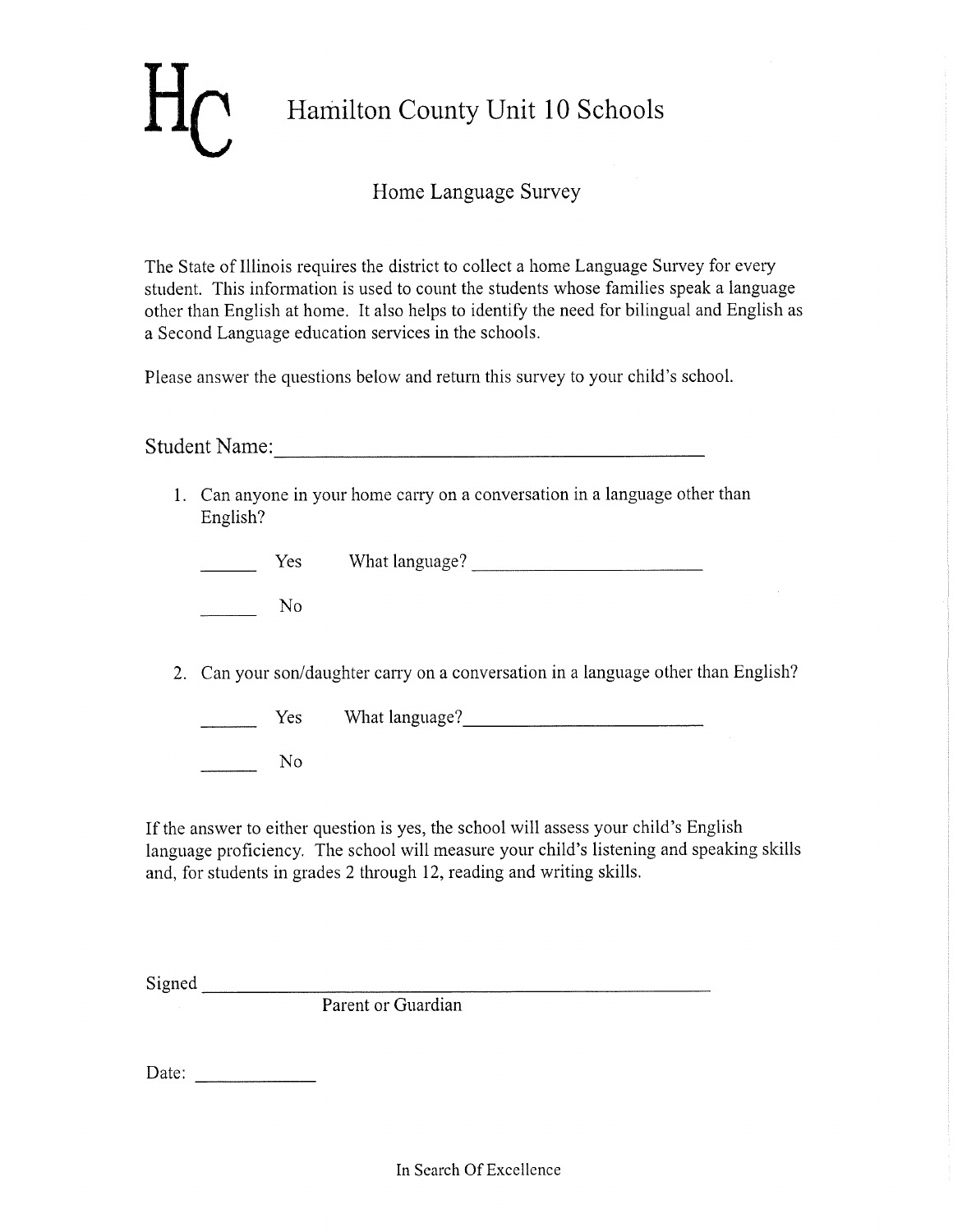## Hamilton County CUSD 10 Illinois State Board of Education U.S. Department of Education Race and Ethnicity Data Standards **DATA COLLECTION FORM**

Student's Name: SIS ID: Annual Company of the Company of the Company of the Company of the Company of the Company of the Company of the Company of the Company of the Company of the Company of the Company of the Company of the Company of t

**INSTRUCTIONS:** This form is to be completed by the parent or quardian and both questions *must* be answered. Part A asks about the student's ethnicity and Part B asks about the student's race. If you decline to respond to either question, the school district is required to provide missing information by observer identification.

This race and ethnicity data will be used in the same manner as previously collected data, e.g., in reporting and analyzing test results by race and ethnicity. The information will not be used to check immigration status, and the confidentiality of the individual student information will be protected.

Part A. Is this student Hispanic/Latino? (A person of Cuban, Mexican, Puerto Rican, South or Central American, or other Spanish culture or origin, regardless of race). Choose only one.



#### $\Box$ Yes, Hispanic/Latino

The question above is about ethnicity, not race. No matter which answer you selected, continue and respond to the question below by marking one or more boxes to indicate what you consider this student's race to be.

#### Part B. What is the student's race? Choose one or more.

- $\Box$ American Indian or Alaska Native (A person having origins in any of the original peoples of North and South America, including Central America, and who maintains tribal affiliation or community attachment.)
- $\Box$ Asian (A person having origins in any of the original peoples of the Far East, Southeast Asia, or the Indian subcontinent including, for example, Cambodia, China, India, Japan, Korea, Malaysia, Pakistan, the Philippine Islands, Thailand, and Vietnam.)
- $\Box$ Black or African American (A person having origins in any of the black racial groups of Africa.)
- $\Box$ Native Hawaiian or Other Pacific Islander (A person having origins in any of the original peoples of Hawaii, Guam, Samoa, or other Pacific Islands.)
- $\Box$ White (A person having origins in any of the original peoples of Europe, the Middle East, or North Africa.)

Note: Data collected on this form will be maintained by the school district for three years. However, when there is litigation, a claim, an audit, or another action involving this record, the original response must be retained until the completion of the action.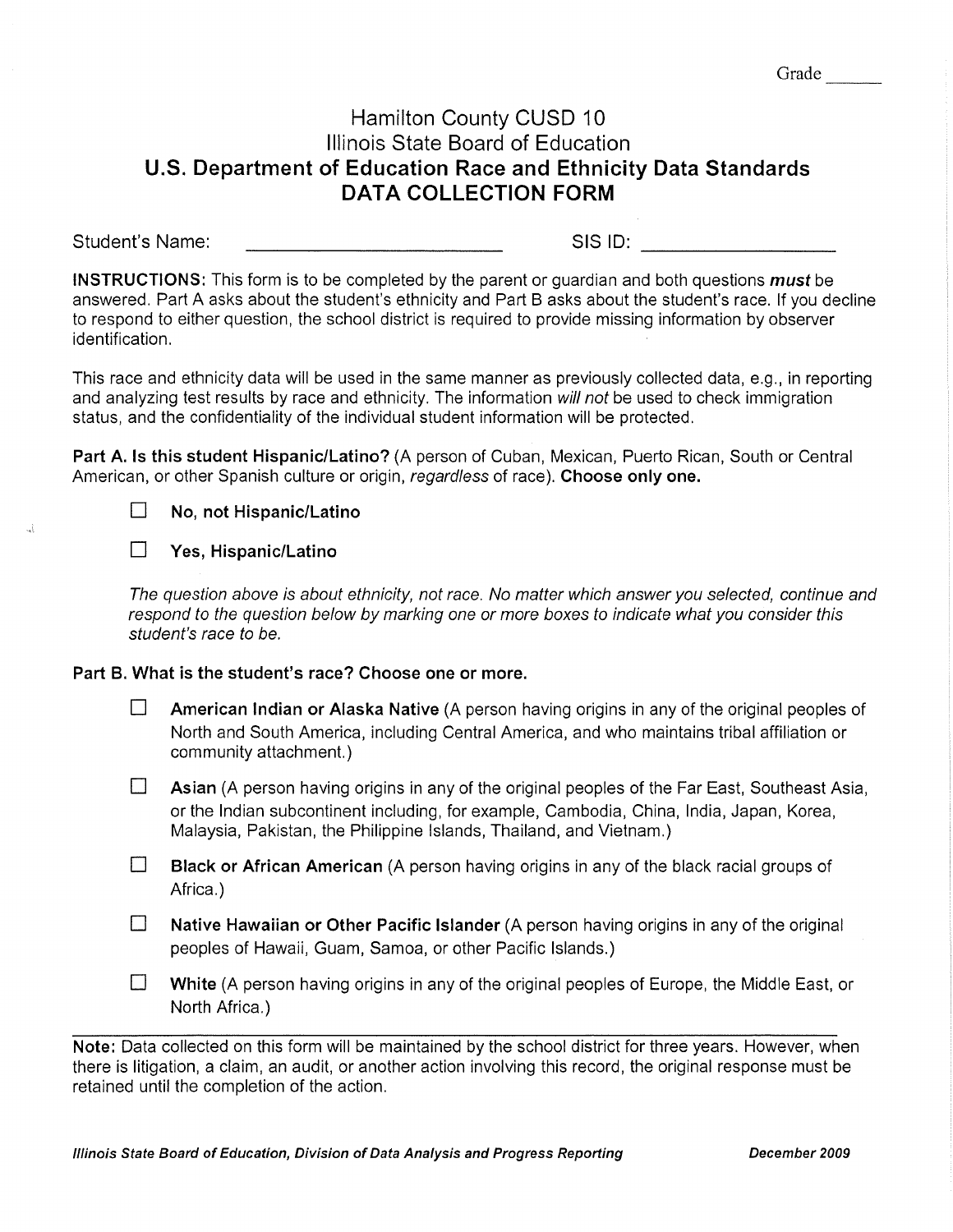#### **HAMILTON COUNTY COMMUNITY UNIT DISTRICT NO. 10**

P.O. Box 369 McLeansboro, IL 62859  $(618) 643 - 2328$ 

 $IFBG - E1$ 

### **Letter to Parent(s)/Guardian(s) Regarding Student Use of the District's Electronic Networks**

Dear Parent(s)/Guardian(s):

We now have the ability to enhance your child's education through the use of electronic networks, including the Internet. The electronic networks offer vast, diverse, and unique resources. The District's goal in providing this service is to promote educational excellence by facilitating resource sharing, innovation, and communication. Your authorization is needed before your child may use this resource.

Electronic networks connect many thousands of users and computers throughout the world. Students and teachers may have access to:

- Electronic communications with people all over the world
- Information from government sources, research institutions, and other sources
- Discussion groups
- Many libraries, including the catalog to the Library of Congress, and the Educational Resources Information Clearinghouses (ERIC).

With this educational opportunity also comes responsibility. You and your child should read the enclosed Authorization for Electronic Network Access and discuss it together. The use of inappropriate material or language, or violation of copyright laws, may result in the loss of the privilege to use this resource and/or other disciplinary action. Remember that you are legally responsible for your child's actions.

The District takes precautions to prevent access to materials that may be defamatory, inaccurate, offensive, or otherwise inappropriate in the school setting. On an unregulated network, however, it is impossible to control all materials and a user may discover inappropriate material. Ultimately, parent(s)/guardian(s) are responsible for setting and conveying the standards that their child or ward should follow. To that end, the School District supports and respects each family's right to decide whether or not to authorize electronic network access.

Please read and discuss the attached Authorization for Electronic Network Access with your child. If you agree to allow your child to have an account, sign the Authorization form and return it to your school.

Sincerely,

Jeff Fetcho, Superintendent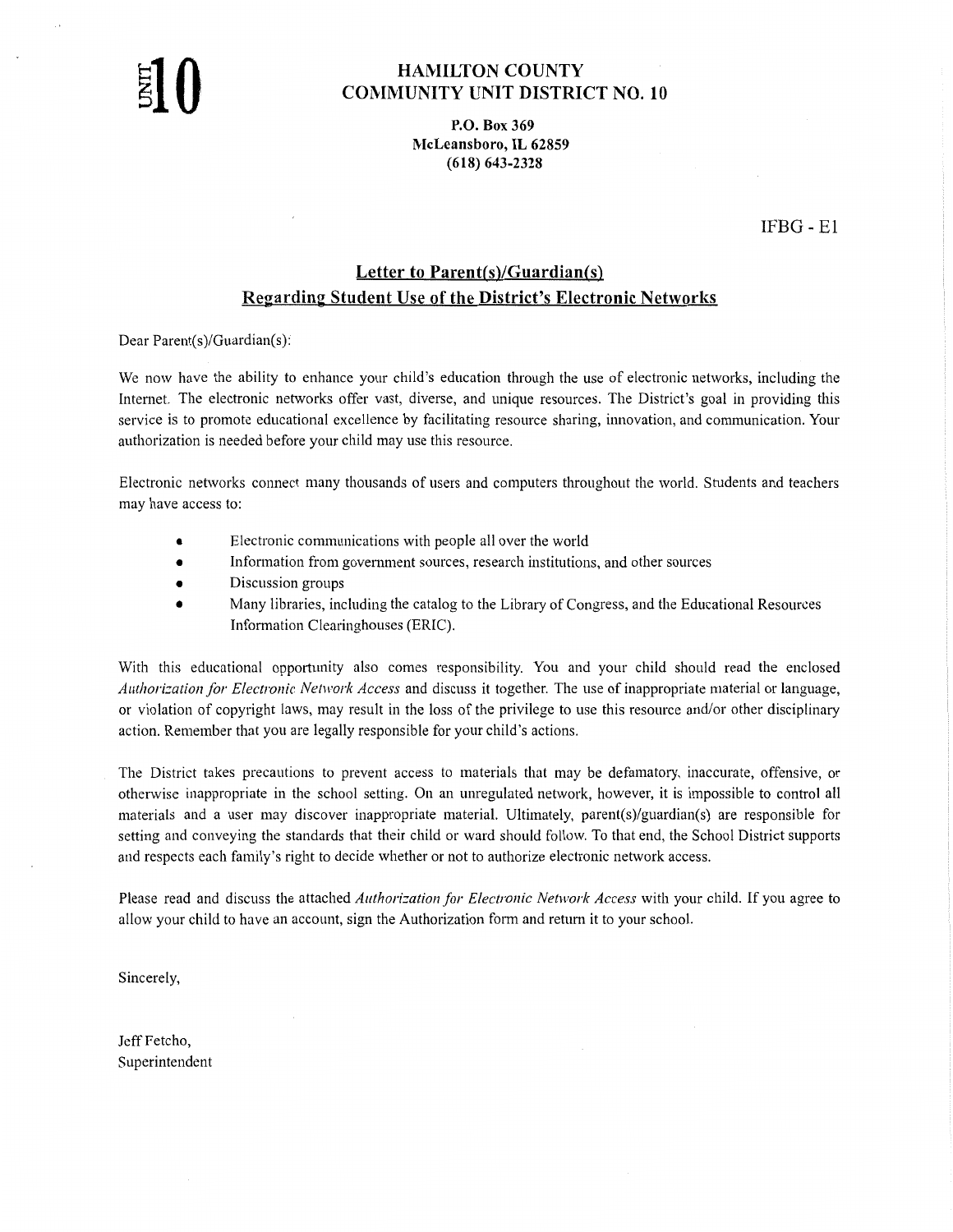#### **AUTHORIZATION FOR ELECTRONIC NETWORK ACCESS**

Each teacher must sign this Authorization as a condition for using the District's Electronic Network Connection. Each student and his or her parent(s)/guardian(s) must sign the Authorization before being granted access. School Board members and administrators are treated like teachers for purposes of this Authorization. Please read this document carefully before signing.

All use of the electronic networks shall be consistent with the District's goal of promoting educational excellence by facilitating resource sharing, innovation, and communication. This Authorization does not attempt to state all required or prescribed behavior by users. However, some specific examples are provided. The failure of any user to follow the terms of the Authorization for Electronic Network Access will result in the loss of privileges, disciplinary action, and/or appropriate legal action. The signature(s) at the end of this document is legally binding and indicates the party who signed has read the terms and conditions carefully and understands their significance.

#### Terms and Conditions

- 1. Acceptable Use Access to the District's electronic network must be for the purpose of education or research, and be consistent with the educational objectives of the District.
- 2. Privileges The use of the District's electronic networks is a privilege, not a right, and inappropriate use will result in a cancellation of those privileges. The administration will make all decisions regarding whether or not a user has violated this *Authorization* and may deny, revoke, or suspend access at any time.
- 3. Unacceptable Use You are responsible for your actions and activities involving the network. Some examples of unacceptable uses are:
	- a. Using the network for any illegal activity, including violation of copyright or other contracts, or transmitting any material in violation of any U.S. or state law;
	- b. Unauthorized downloading or installing of files, regardless of source;
	- Using the network for private financial or commercial gain;  $\mathbf{c}$ .
	- $d_{\cdot}$ Wastefully using resources, such as file space;
	- Gaining unauthorized access to resources or entities; e.
	- f. Invading the privacy of individuals;
	- Using another's account or password; g.
	- h. Posting material authored or created by another without his/her consent;
	- Posting anonymous messages; i.
	- Accessing, submitting, posting, publishing, or displaying any defamatory, inaccurate, abusive, j. obscene, profane, sexually-oriented, threatening, racially offensive, harassing, or illegal material; and
	- k. Using the network while access privileges are suspended or revoked.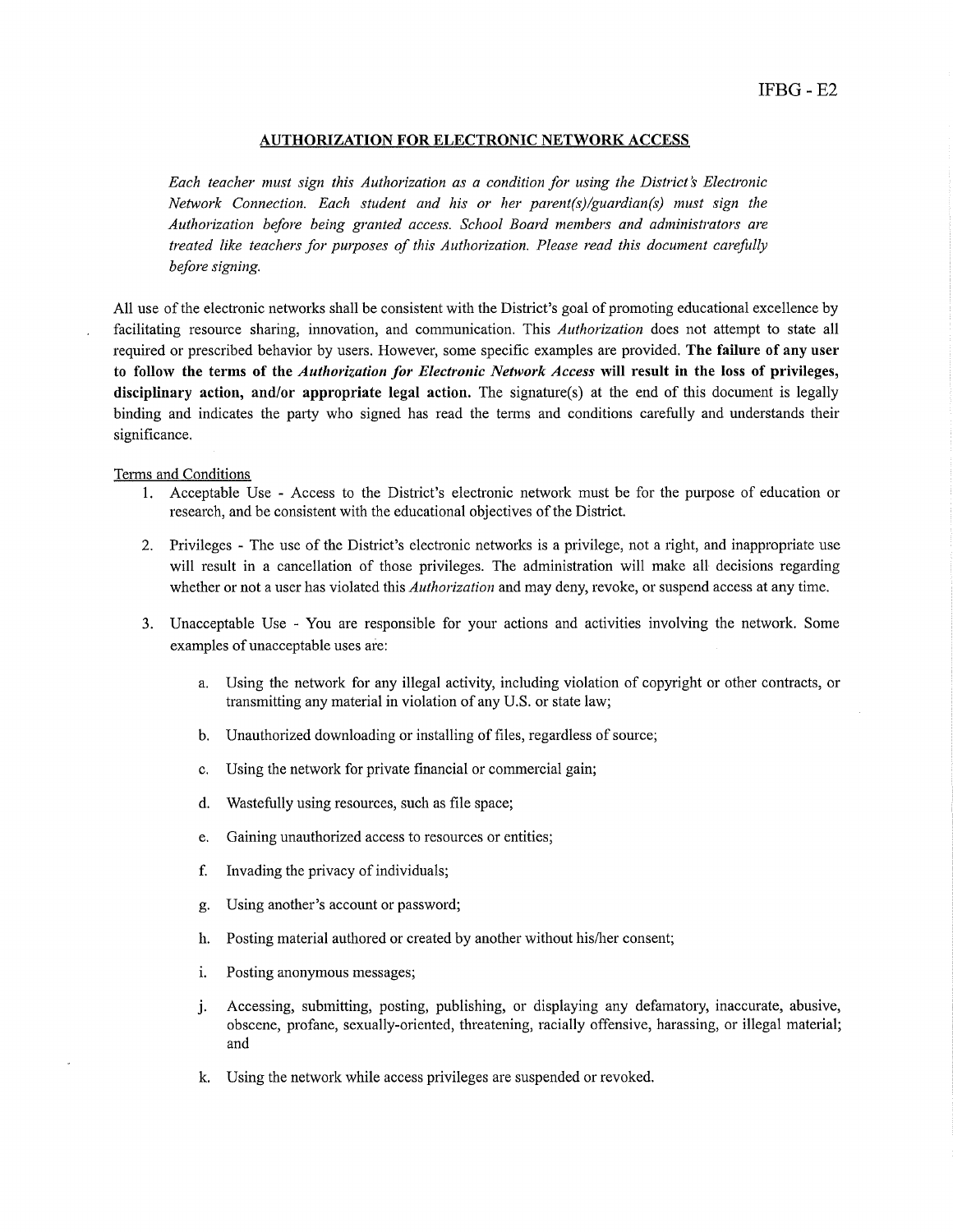- 4. Network Etiquette You are expected to abide by the generally accepted rules of network etiquette. These include, but are not limited to, the following:
	- a. Be polite. Do not become abusive in your messages to others.
	- Use appropriate language. Do not swear, or use vulgarities or any other inappropriate language.  $\mathbf{b}$ .
	- Do not reveal the personally identifying information of students or colleagues.  $c_{\rm r}$
	- d. Recognize that electronic communications are not private. People who operate the system have access to all information flowing through the system. Messages relating to or in support of illegal activities may be reported to the authorities.
	- e. Do not use the network in any way that would disrupt its use by other users.
	- $f<sub>1</sub>$ Consider all communications and information accessible via the network to be private property.
- 5. No Warranties The District makes no warranties of any kind, whether expressed or implied, for the service it is providing. The District will not be responsible for any damages you suffer. This includes loss of data resulting from delays, non-deliveries, missed deliveries, or service interruptions caused by its negligence or your errors or omissions. Use of any information obtained via the Internet is at your own risk. The District specifically denies any responsibility for the accuracy or quality of information obtained through its services.
- 6. Indemnification The user agrees to indemnify the School District for any losses, costs, or damages, including reasonable attorney fees, incurred by the District relating to, or arising out of, any breach of this Authorization.
- 7. Security Network security is a high priority. If you can identify a security problem on the network, you must notify the system administrator or Building Principal. Do not demonstrate the problem to other users. Keep your account and password confidential. Do not use another individual's account. Attempts to log-on to the network as a system administrator or user with higher privileges will result in cancellation of user privileges and possible disciplinary action. Any user identified as a security risk may be denied access to the network.
- 8. Vandalism Vandalism will result in cancellation of privileges and other disciplinary action. Vandalism is defined as but not limited to:
	- a. Any malicious attempt to harm or destroy data of another user or component on the electronic network
	- b. Uploading or creation of computer viruses, spyware, or other malicious software,
	- Removal of any computer part including tags, stickers, and logos,  $c.$
	- d. Marking or scratching the computer,
	- e. Inserting foreign objects in the computer.
- 9. Telephone Charges The District assumes no responsibility for any unauthorized charges or fees, including telephone charges, long-distance charges, per-minute surcharges, and/or equipment or line costs.
- 10. Copyright Web Publishing Rules Copyright law and District policy prohibit the republishing of text or graphics found on the Web or on District web sites or file servers, without explicit written permission.
	- a. For each re-publication (on a Web site or file server) of a graphic or a text file that was produced externally, there must be a notice at the bottom of the page crediting the original producer and noting how and when permission was granted. If possible, the notice should include the Web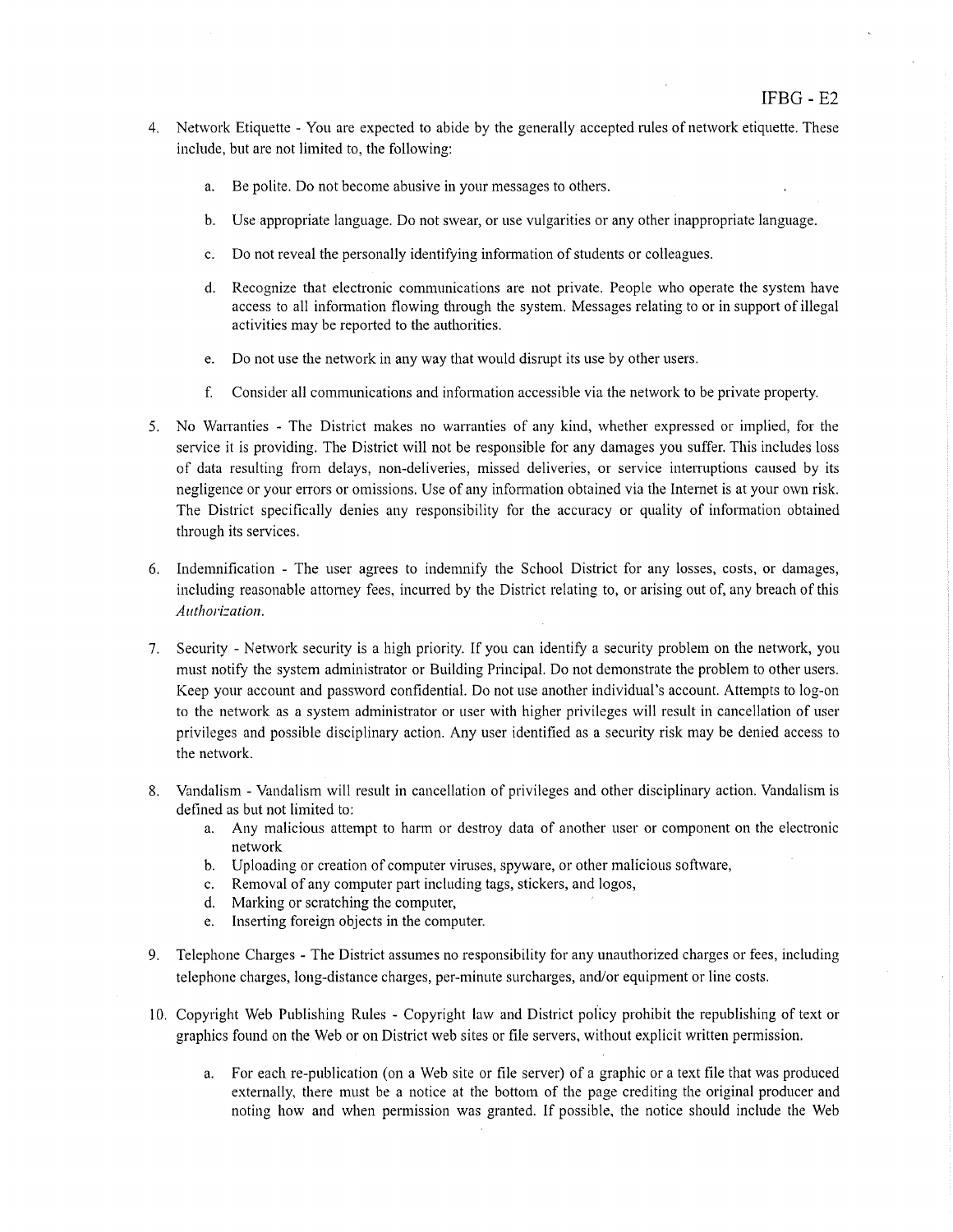address of the original source.

- b. Students and staff engaged in producing Web pages must provide library media specialists with an e-mail or hard copy permissions before the Web pages are published. Printed evidence of the status of "public domain" documents must be provided.
- The absence of copyright notice may be interpreted as permission to copy the materials. Only the  $\mathbf{c}$ . copyright owner may provide the permission. The manager of the Web site displaying the material may not be considered a source of permission.
- d. The "fair use" rules governing student reports in classrooms are less stringent and permit limited use of graphics and text.
- e. Student work may only be published if there is written permission from both the parent/guardian and student.
- 11. Use of Electronic Communications
	- Student use of electronic communications is limited to teacher discretion for academic purposes. a.
	- b. Staff use of electronic communications is limited to the fulfillment of their duties and responsibilities and as an educational tool.
	- c. The District reserves the right to access and disclose the contents of any information on or flowing through its system, without prior notice or permission from the account's user. Unauthorized access by any student or staff member to an electronic communication is strictly prohibited.
	- d. Each person should use the same degree of care in drafting an electronic communication as would be put into a written memorandum or document. Nothing should be transmitted in an electronic communication that would be inappropriate in a letter or memorandum.
	- e. Electric communications transmitted via the District's Internet gateway carry with them specific identifying information. This information identifies the author as being with the School District. Great care should be taken, therefore, in the composition of such messages and how such messages might reflect on the name and reputation of this School District. Users will be held personally responsible for the content of any and all of their electronic communications.
	- f. Any message received from an unknown sender should either be immediately deleted or forwarded to the system administrator. Downloading any file attached to any Internet-based message is prohibited unless the user is certain of that message's authenticity and the nature of the file so transmitted.
- 12. Unauthorized computer use is defined as
	- a. Playing of non-educational games at the discretion of supervising staff.
	- b. Electronic messaging without direct teacher consent and supervision.
	- c. Accessing the internet without permission.
	- d. Downloading or installing any file or program without direct permission.
	- e. Making changes to backgrounds, screen savers, or other default settings of student use computers.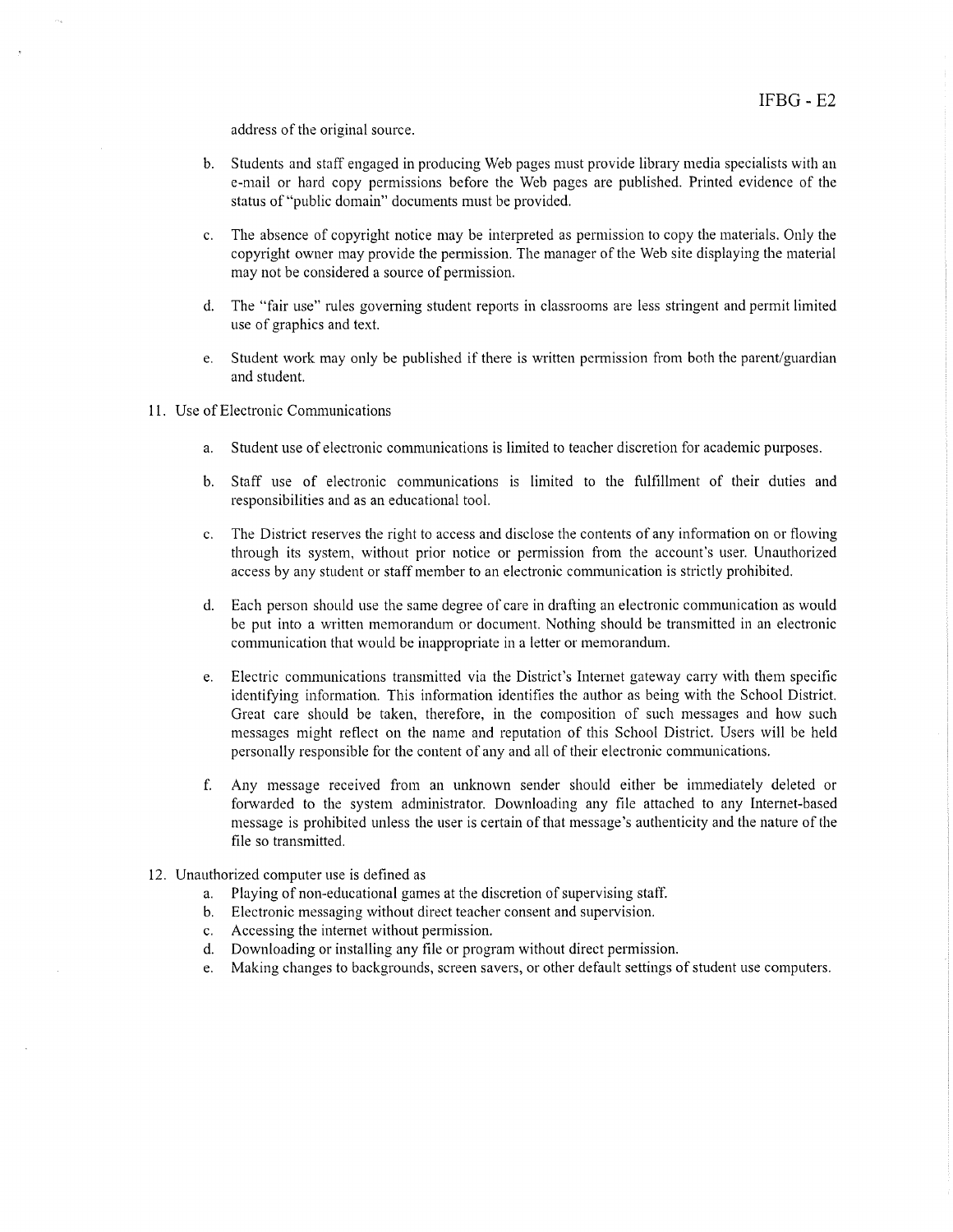# **Authorization for Electronic Network Access Form**

Students, parent(s)/guardian(s), and teachers need only sign this Authorization for Electronic Network Access Form once while enrolled or employed by the School District.

I understand and will abide by the above Authorization for Electronic Network Access. I understand that the District and/or its agents may access and monitor my use of the electronic network, including my electronic communications and downloaded material, without prior notice to me. I further understand that should I commit any violation, my access privileges may be revoked, and school disciplinary action and/or appropriate legal action may be taken. In consideration of using the District's electronic network connection and having access to public networks, I hereby release the School District and its Board members, employees, and agents from any claims and damages arising from my use of, or inability to use the electronic network.

**USER** (STUDENT OR STAFF) (Please Print)

#### USER (STUDENT OR STAFF) SIGNATURE

(Required if the user is a student)

I have read this *Authorization for Electronic Network Access*. I understand that access is designed for educational purposes and that the District has taken precautions to eliminate controversial material. However, I also recognize it is impossible for the District to restrict access to all controversial and inappropriate materials. I will hold harmless the District, its employees, agents, or Board members, for any harm caused by materials or software obtained via the network. I accept full responsibility for supervision if and when my child's use is not in a school setting. I have discussed the terms of this Authorization with my child. I hereby request that my child be allowed access to the District's Internet.

**PARENT/GUARDIAN NAME (Please Print)** 

#### PARENT/GUARDIAN SIGNATURE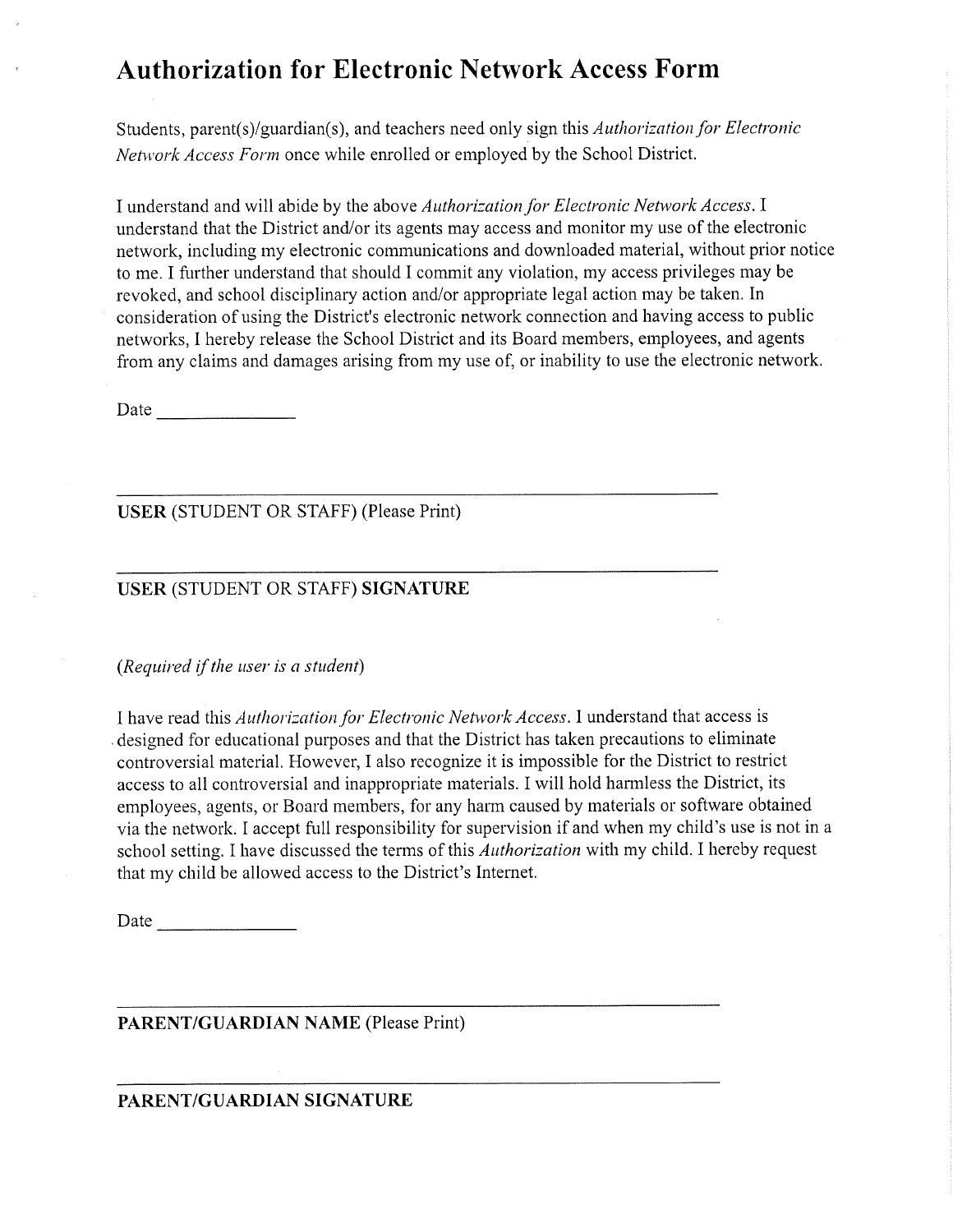

This information will be used for bus transportation purposes.

Will your child ride a bus? Yes No

| Student's name |  |  |
|----------------|--|--|
|                |  |  |

Parent/Guardian:

Phone number you can be reached at before school 

Email address you can be reached at:

Does your child have siblings that ride a bus, if so please list them and what school they attend.

If you require bus transportation changes for your child throughout the school year, please call Samantha Lueke, Transportation Secretary at 643-2328, ext. 6105. Please leave a message or email Mrs. Lueke at luekes@unit10.com.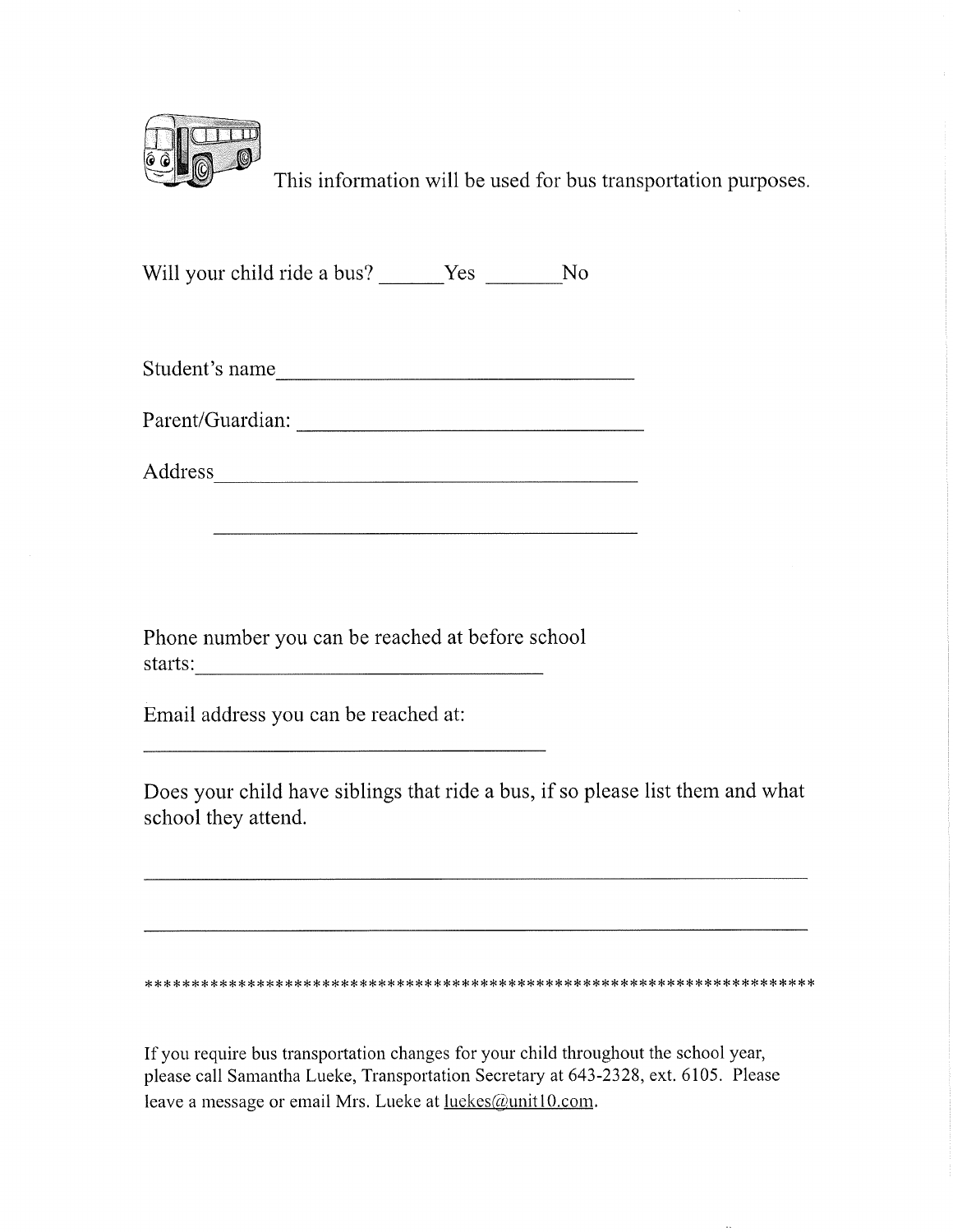#### Hamilton County Unit 10 School District **Annual Health Information Form**

This information is **voluntary**. To inform/update Health Services Staff:<br>Alesha Storey RN BSN, Susan Mosby LPN, & Rhonda Tracy Nurse's Assistant

| Check ( $\sqrt{ }$ ) the box if your child has no history of medical problems, illness, or allergies and<br>complete signature on the next page.<br>$\Box$ No history of medical problems, illness, or allergies.                  |                                                                                                                                                                                                                                                                                                  |  |  |
|------------------------------------------------------------------------------------------------------------------------------------------------------------------------------------------------------------------------------------|--------------------------------------------------------------------------------------------------------------------------------------------------------------------------------------------------------------------------------------------------------------------------------------------------|--|--|
| Check $(\sqrt{ } )$ the box(es) if your child has a history of any medical problems &/or illness.                                                                                                                                  |                                                                                                                                                                                                                                                                                                  |  |  |
| D Asthma: Triggered by: _______________________                                                                                                                                                                                    | Uses inhaler: □ Yes □ No Uses Nebulizer □ Yes □ No<br>Severity: □ Mild/Intermittent □ Moderate □ Severe                                                                                                                                                                                          |  |  |
| Has your child been prescribed Diastat? $\Box$ Yes $\Box$ No<br>Type: □ Grand Mal □ Petit Mal □ Partial Complex                                                                                                                    |                                                                                                                                                                                                                                                                                                  |  |  |
| Takes Insulin □ Yes □ No                                                                                                                                                                                                           |                                                                                                                                                                                                                                                                                                  |  |  |
| A plan of care must be in place $-$ contact the district nurse                                                                                                                                                                     |                                                                                                                                                                                                                                                                                                  |  |  |
| $\Box$ Hearing Problems: Hearing Aids $\Box$ Yes $\Box$ No<br>□ Vision Problems: Wears Glasses □ Yes □ No Wears Contacts □ Yes □ No<br>□ Skin Disorders: □ Eczema □ Psoriasis □ Other: ________________________________            |                                                                                                                                                                                                                                                                                                  |  |  |
| □ Braces/Dental Appliances<br>□ Anxiety/Panic/Emotional Disorder □ Cerebral Palsy<br>□ Frequent Strep Throat<br>□ Headaches/Migraines<br>List any other conditions that the school nurse needs to be aware of:                     | □ Kidney/Urinary Disorders<br>□ Speech Problems<br>□ Stomach/Bowel Disorders                                                                                                                                                                                                                     |  |  |
| Check $(\sqrt{})$ the box(es) if your child has a history of any allergies.                                                                                                                                                        |                                                                                                                                                                                                                                                                                                  |  |  |
| Reaction:                                                                                                                                                                                                                          |                                                                                                                                                                                                                                                                                                  |  |  |
| <u> Alexandria de la contrada de la contrada de la contrada de la contrada de la contrada de la contrada de la c</u><br>□ Insect Stings ________________________<br>Has your child been prescribed an EpiPen: $\Box$ Yes $\Box$ No | □ Difficulty Breathing □ Rash □ Other: _________________<br>□ Difficulty Breathing □ Rash □ Other: ______________<br>□ Difficulty Breathing □ Rash □ Other: _______________<br>□ Difficulty Breathing □ Rash □ Other: ________________<br>□ Difficulty Breathing □ Rash □ Other: _______________ |  |  |
|                                                                                                                                                                                                                                    | □ Seizures: Date of last: _____________________<br>□ Frequent Ear Infections: Tubes □ Yes □ No<br>$\Box$ Has your child had chicken pox: $\Box$ Yes $\Box$ No                                                                                                                                    |  |  |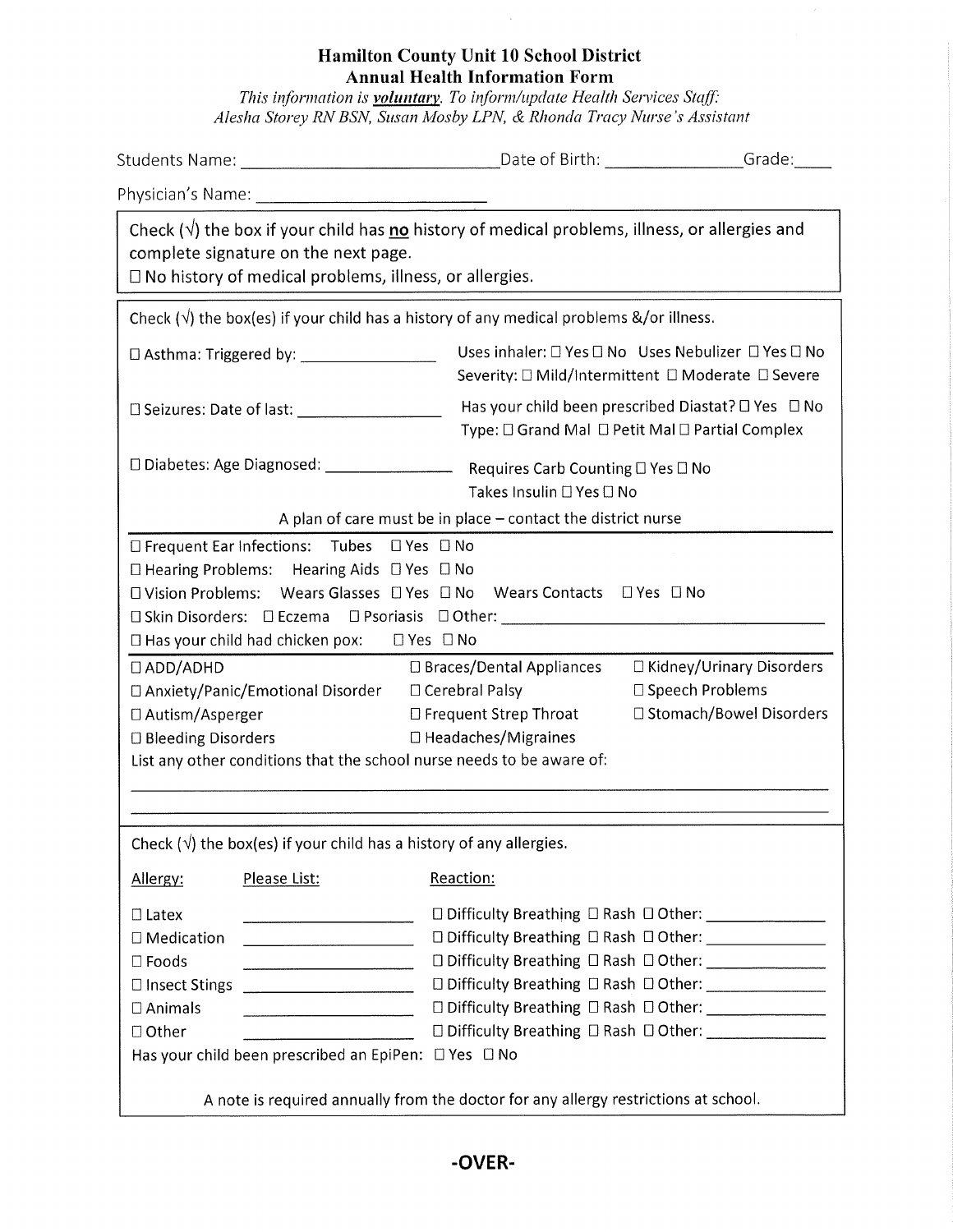| Please list any medication your child is currently taking. |                    |      |  |                  |
|------------------------------------------------------------|--------------------|------|--|------------------|
| Name of Medication:                                        | Reason for Taking: | Home |  | School Emergency |
|                                                            |                    |      |  |                  |
|                                                            |                    |      |  |                  |
|                                                            |                    |      |  |                  |
|                                                            |                    |      |  |                  |
|                                                            |                    |      |  |                  |

If your child has a serious illness/allergy that requires medication, it is important to keep the medication at school. A medication authorization form must be completed by the parent/guardian and doctor to be kept on file at school.

## **Notice of Agreement**

To ensure the safe care of my child, I agree that pertinent health information may be shared with appropriate school staff, including transportation employees, on a need-to-know basis. I agree to alert the school nurse of any changes in medication or health status of my child. I will furnish the school with current phone numbers and addresses in case of emergency. The school nurse may contact the health care provider regarding any health concerns pertaining students.

I understand that basic first aid and emergency care will be provided as needed by school staff.

I understand that in an emergency my child will be transported by ambulance. I authorize emergency personnel to carry out diagnostic and emergency care as deemed necessary. I understand the cost of the ambulance and medical care are my responsibility.

I acknowledge that the foregoing above information is true and correct.

| Signature of Parent/Guardian: |  |  |
|-------------------------------|--|--|
|                               |  |  |
|                               |  |  |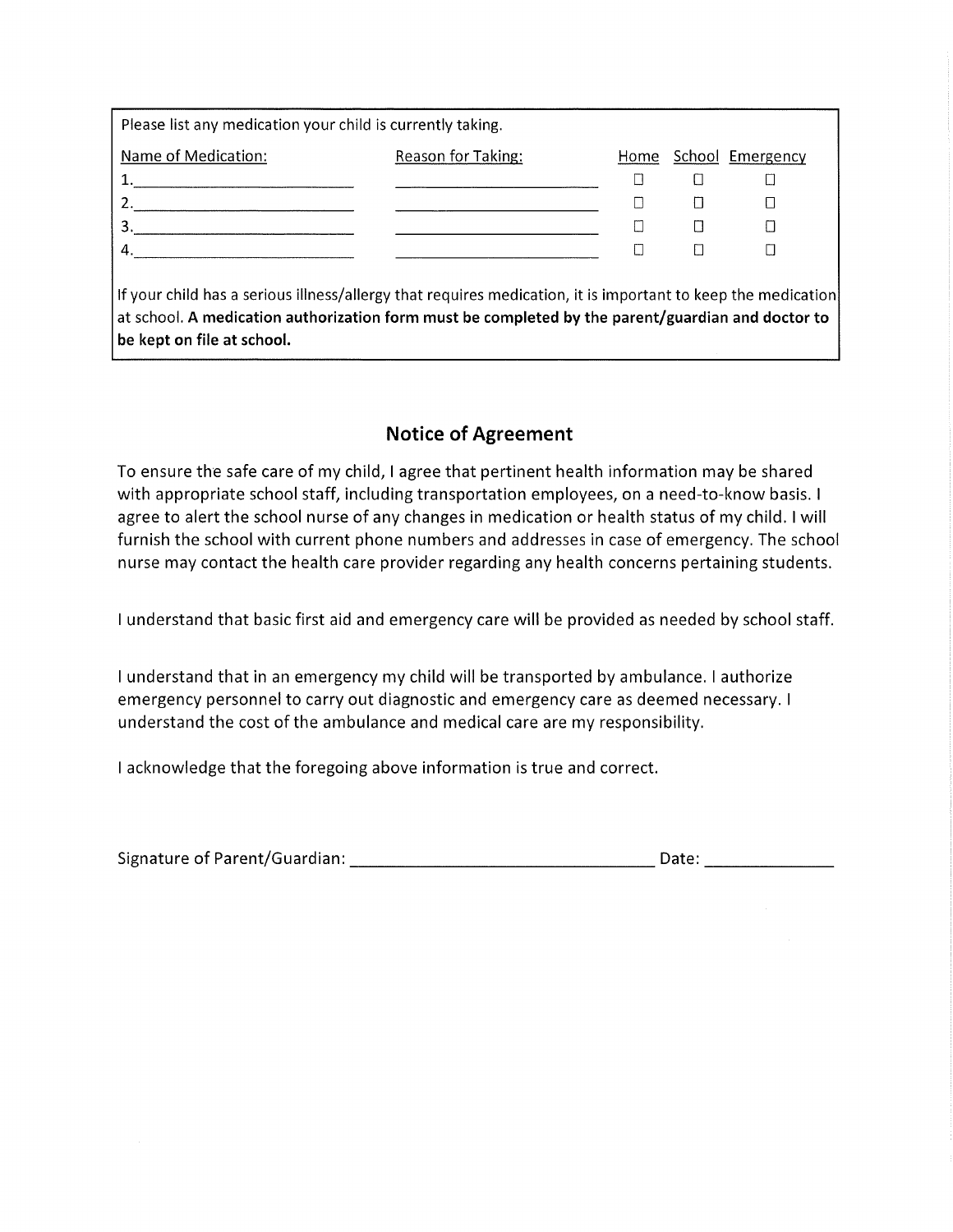

#### Hamilton County Community Unit District No. 10 P.O. Box 369 109 North Washington McLeansboro, IL 62859  $(618) 643 - 2328$ Fax: (618) 643-3289

Dear Parents/Guardian:

We are pleased to have your child enroll in Hamilton County Unit 10. Prior to entrance into any school in the State of Illinois, there are certain requirements established by the Department of Public Health that must be met.

Children entering kindergarten are required by law to have the following on file:

- Physical Examination record (Dated within one year of starting school)  $\mathbf{1}$
- 2. Lead screening test record
- 3. Dental examination
- 4. Copy of original legal birth certificate
- 5. Up to date immunization record (Please note: It is mandatory for the record to state the month, day and year of inoculation.)
- Copy of original Social Security Card  $6.$
- 7. Public aid number (if applicable)
- 8. Eye exam

The required immunizations include (following Illinois Department of Public Health guidelines):

- $1<sub>1</sub>$ Diphtheria, Pertussis and Tetanus (DPT)
- $2.$ Rubeola
- $3<sub>1</sub>$ Rubella
- 4. Polio
- 5. Mumps
- Varicella (on or after 1st birthday or proof of prior disease) 6.
- 7. Haemophilus influenza type B (HIB)
- Hepatitis (Recommended but not required until 5th grade) 8.

In addition to the basic immunizations listed above, a DPT booster, a Polio booster and an MMR (Measles, Mumps and Rubella), Varicella booster are required before entering kindergarten. All boosters must be given after age four.

Immunizations and lead screenings may be obtained through the Hamilton County Health Department located in the Hamilton County Courthouse. Please remember to take your child's immunization record with you.

The school will not accept any physical exam report that is not on the new Illinois Department of Public Health form (excluding sports physical). Please be sure that your physician is aware of this. Remember, the Health History section must be completed, signed & dated by a parent/guardian or the exam will not be accepted. These are state guidelines, not just school policy.

All records should be brought to your child's school by the first day of attendance in the Fall. In order for these requirements to be in place prior to the first day of school, parents should begin now. Students will not be accepted for enrollment until all requirements are complete.

Children attending pre-school programs must register for kindergarten with all of the above requirements. Thank you for your cooperation. Please call the District's Nurse, Mrs. Alesha Storey (643-2328 ext. 2109), if there are any questions.

eti /eo

Superintendent

In Search Of Excellence